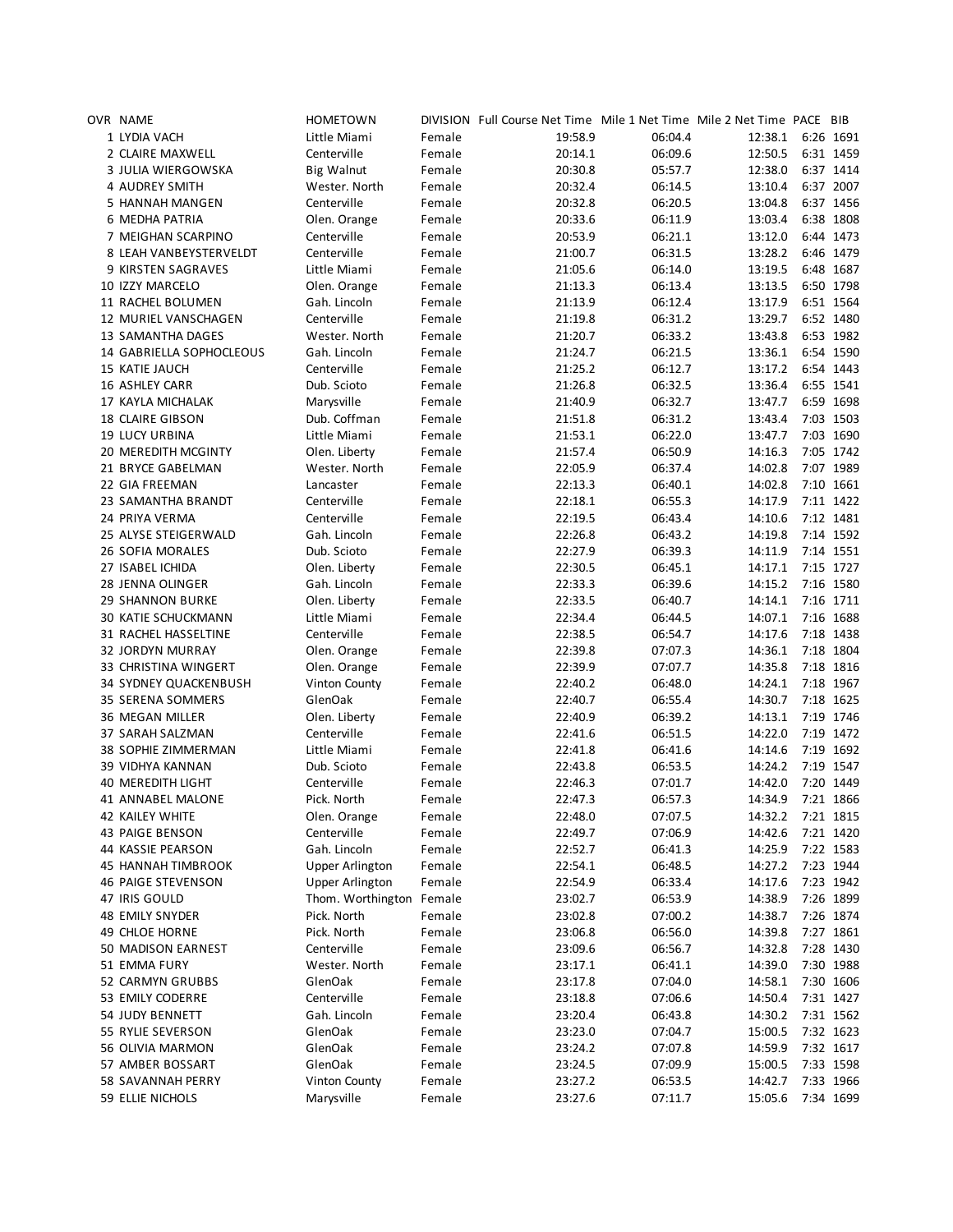| 60 GRACE MORICCA          | Gah. Lincoln             | Female | 23:30.2 | 06:49.1 | 14:44.6 | 7:34 1578 |  |
|---------------------------|--------------------------|--------|---------|---------|---------|-----------|--|
| 61 GRACE JONES            | Lancaster                | Female | 23:33.0 | 07:31.0 | 15:11.6 | 7:35 1664 |  |
| 62 WILLOW HAYWARD         | Dub. Coffman             | Female | 23:33.1 | 06:59.9 | 14:57.3 | 7:35 1508 |  |
| 63 RACHEL BOND            | Pick. North              | Female | 23:33.4 | 06:52.3 | 14:45.1 | 7:35 1842 |  |
| 64 ERIKA HARRIS           | Dub. Coffman             | Female | 23:38.6 | 07:08.6 | 15:04.1 | 7:37 1507 |  |
| <b>65 RACHEL MURRAY</b>   | Wester. North            | Female | 23:39.2 | 07:17.0 | 15:05.3 | 7:37 1997 |  |
| 66 FAITH BYLAW            | Dub. Scioto              | Female | 23:40.9 | 06:56.0 | 15:03.6 | 7:38 1540 |  |
| 67 HAILEY HOLLINGER       | GlenOak                  | Female | 23:42.7 | 07:04.7 | 14:59.3 | 7:38 1611 |  |
|                           |                          |        |         |         | 15:07.7 | 7:39 1748 |  |
| 68 CAITLYN MOSHOLDER      | Olen. Liberty            | Female | 23:44.8 | 06:56.8 |         |           |  |
| 69 QUINLAN MCGEE          | Olen. Liberty            | Female | 23:45.3 | 07:19.8 | 15:21.4 | 7:39 1741 |  |
| 70 KATE COWAN             | Dub. Scioto              | Female | 23:46.3 | 07:12.4 | 15:16.4 | 7:40 1543 |  |
| 71 ALYSSA MCKINNISS       | <b>Vinton County</b>     | Female | 23:49.4 | 07:02.6 | 15:04.9 | 7:41 1963 |  |
| 72 MICHELLE MORA          | Centerville              | Female | 23:50.2 | 06:58.7 | 14:51.9 | 7:41 1462 |  |
| 73 SKY ANDERSON           | Pick. North              | Female | 23:52.5 | 07:13.1 | 15:10.6 | 7:42 1839 |  |
| 74 DARCY WILLIAMS         | <b>Vinton County</b>     | Female | 23:58.3 | 06:51.9 | 14:56.6 | 7:43 1972 |  |
| 75 MACKENZIE LAPE         | Lancaster                | Female | 23:59.5 | 07:27.7 | 15:28.3 | 7:44 1668 |  |
| 76 ABRIELLE KERNS         | Lancaster                | Female | 24:02.2 | 07:19.8 | 15:15.8 | 7:45 1665 |  |
| 77 KIRA MARKOWSKI         | Centerville              | Female | 24:02.5 | 07:09.2 | 15:18.5 | 7:45 1457 |  |
| 78 GRACE BLANCHONG        | Wester. North            | Female | 24:02.8 | 07:17.3 | 15:17.8 | 7:45 1976 |  |
| 79 PAIGE STAUFFER         | Olen. Liberty            | Female | 24:05.8 | 07:20.0 | 15:21.6 | 7:46 1761 |  |
| 80 SIERRA OLSEN           | Wester. North            | Female | 24:07.6 | 07:06.7 | 15:07.1 | 7:46 1998 |  |
|                           | Centerville              |        |         |         | 15:26.5 | 7:47 1452 |  |
| 81 ANNA LOAR              |                          | Female | 24:10.2 | 07:27.1 |         |           |  |
| 81 JORDAN RUTHERFORD      | Del. Hayes               | Female | 24:10.2 | 06:59.1 | 15:17.1 | 7:47 1647 |  |
| 83 ASHLEY MALENFANT       | Centerville              | Female | 24:11.2 | 07:27.2 | 15:26.3 | 7:48 1455 |  |
| <b>84 KAITLYN CORDELL</b> | GlenOak                  | Female | 24:12.0 | 07:03.0 | 15:07.8 | 7:48 1602 |  |
| 85 LEAH HARDY             | Marysville               | Female | 24:18.5 | 07:20.8 | 15:38.0 | 7:50 1695 |  |
| <b>86 EMILY WHITNEY</b>   | Dub. Coffman             | Female | 24:22.5 | 07:40.8 | 15:48.6 | 7:51 1537 |  |
| 87 ALEX BEIM              | Gah. Lincoln             | Female | 24:25.6 | 07:15.8 | 15:22.0 | 7:52 1561 |  |
| 88 COURTNEY COUCH         | Olen. Liberty            | Female | 24:27.7 | 07:14.0 | 15:24.9 | 7:53 1714 |  |
| 89 MASKO SOLDINI          | Dub. Scioto              | Female | 24:28.8 | 07:34.7 | 15:35.6 | 7:53 1559 |  |
| 90 CHRISSY WIDMAN         | Wester. North            | Female | 24:30.1 | 07:34.2 | 15:48.3 | 7:54 2010 |  |
| 91 ANNA EMPTAGE           | Thom. Worthington Female |        | 24:31.2 | 07:26.5 | 15:38.7 | 7:54 1897 |  |
| 92 ABBY PETERSON          | Dub. Scioto              | Female | 24:33.3 | 07:26.2 | 15:19.5 | 7:55 1555 |  |
| 93 KATHERINE KINZELER     | Dub. Coffman             | Female | 24:34.4 | 07:18.6 | 15:21.1 | 7:55 1513 |  |
| 94 ALYSSA BOYCE           | GlenOak                  | Female | 24:35.0 | 07:40.3 | 15:56.6 | 7:55 1599 |  |
| 95 HALEY PARK             |                          | Female |         | 07:02.8 | 15:24.2 | 7:56 1554 |  |
|                           | Dub. Scioto              |        | 24:36.9 |         |         | 7:56 2003 |  |
| 96 ADDISON SCHMITT        | Wester. North            | Female | 24:37.9 | 07:30.3 | 15:49.2 |           |  |
| 97 CASSIDI BALES          | Lancaster                | Female | 24:39.2 | 07:32.3 | 15:35.6 | 7:57 1655 |  |
| 98 WHITNEY HANNALAH       | Col. Academy             | Female | 24:39.7 | 07:45.7 | 15:56.5 | 7:57 1489 |  |
| 99 KAYLA REICHERT         | Olen. Liberty            | Female | 24:41.7 | 07:36.1 | 15:54.0 | 7:57 1756 |  |
| 100 KATE SULLENBERGER     | Olen. Liberty            | Female | 24:45.5 | 07:32.4 | 15:31.8 | 7:59 1765 |  |
| 101 ANNA GODOY            | Olen. Orange             | Female | 24:46.1 | 07:32.8 | 15:41.8 | 7:59 1788 |  |
| 102 ALYSSA WALLACE        | Olen. Orange             | Female | 24:46.2 | 07:32.9 | 15:41.6 | 7:59 1813 |  |
| 103 MOLLY ROSE            | Centerville              | Female | 24:46.9 | 07:31.8 | 15:53.0 | 7:59 1471 |  |
| 104 MORGAN PINKERTON      | Olen. Liberty            | Female | 24:47.2 | 07:30.1 | 15:53.1 | 7:59 1753 |  |
| 105 DEVAN FRY             | Wor. Kilbourne           | Female | 24:47.3 | 07:25.8 | 15:39.1 | 7:59 2033 |  |
| 106 CLAIRE MILHEIM        | Olen. Liberty            | Female | 24:48.1 | 07:30.1 | 15:53.1 | 7:59 1743 |  |
| <b>107 SUZETTE BIROS</b>  | Olen. Liberty            | Female | 24:48.4 | 07:35.2 | 15:53.3 | 8:00 1708 |  |
| 108 MIRA HARTZELL         | <b>Upper Arlington</b>   | Female | 24:48.7 | 07:30.3 | 15:48.0 | 8:00 1925 |  |
| 109 ELIZABETH MARTIN      | Pick. North              | Female | 24:49.6 | 07:02.0 | 15:25.8 | 8:00 1867 |  |
| 110 KAMRYN VANCE          | GlenOak                  | Female | 24:49.7 | 07:24.9 | 15:40.3 | 8:00 1627 |  |
| 111 ALEX STEIN            |                          |        |         |         |         |           |  |
|                           | Pick. North              | Female | 24:50.1 | 07:36.3 | 15:54.5 | 8:00 1875 |  |
| <b>112 TRISTEN KIRBY</b>  | Vinton County            | Female | 24:50.4 | 07:11.0 | 15:37.7 | 8:00 1961 |  |
| 113 GRACE LOCKARD         | GlenOak                  | Female | 24:50.6 | 07:24.3 | 15:40.1 | 8:00 1614 |  |
| 114 ELAINE SHERRARD       | Wester. North            | Female | 24:51.9 | 07:33.5 | 15:55.6 | 8:01 2005 |  |
| 115 ALIYAH WATTS          | Pick. North              | Female | 24:52.2 | 07:36.3 | 15:54.7 | 8:01 1877 |  |
| 116 ABBY WALDROP          | Olen. Liberty            | Female | 24:54.3 | 07:20.6 | 15:40.7 | 8:01 1771 |  |
| 117 EMMALINE RAINES       | Centerville              | Female | 24:54.9 | 07:45.5 | 16:04.0 | 8:02 1467 |  |
| 118 LIZZY SHOCKNEY        | Gah. Lincoln             | Female | 24:55.8 | 07:16.2 | 15:43.1 | 8:02 1587 |  |
| 119 EMILIA JOST           | Marysville               | Female | 24:59.1 | 07:31.5 | 15:49.0 | 8:03 1697 |  |
|                           |                          |        |         |         |         |           |  |